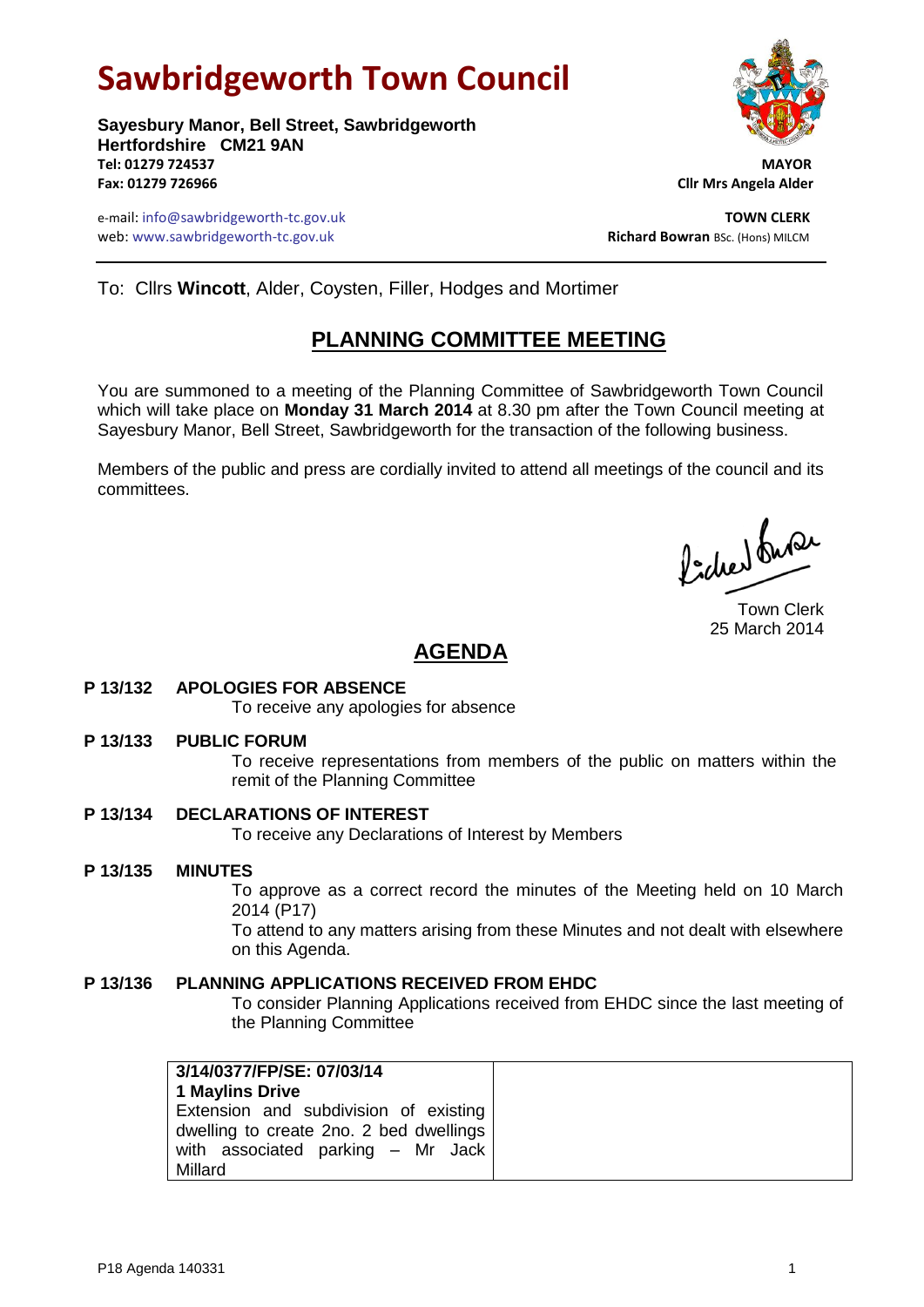|          | 3/14/0473/FP/AK: 19/03/14<br><b>47A Vantorts Road</b><br>Porch and dormer window extensions -<br>Mrs Jane Ellis<br>3/14/0492/FP/NM: 24/03/14<br>The Fuschias, 5 Rowan Walk                                               |                                                                                                    |  |
|----------|--------------------------------------------------------------------------------------------------------------------------------------------------------------------------------------------------------------------------|----------------------------------------------------------------------------------------------------|--|
|          | Replacement of rear door and window<br>with bi-fold doors - Mr Tim Crouchman                                                                                                                                             |                                                                                                    |  |
| P 13/137 | <b>LATE PLANNING APPLICATIONS</b><br>To deal with Planning Applications Notifications from E.H.C (if any) following the<br>publication of this Agenda and received before 27 March 2014.                                 |                                                                                                    |  |
| P 13/138 | <b>PLANNING DECISIONS MADE BY EHDC</b><br>To receive Planning Decisions from EHDC<br>(The Town Council's comments are shown in brackets)                                                                                 |                                                                                                    |  |
|          | 3/13/2084/AD<br>121 London Road<br>2 no. non-illuminated fascia signs                                                                                                                                                    | <b>Granted</b><br>(Objected)                                                                       |  |
|          | 3/13/2193/FP<br><b>13 Rowney Wood</b><br>Extensions to dwelling and sub-division to create<br>on additional two bed dwelling                                                                                             | <b>Granted</b><br>(Case Office notified of lack of<br>additional parking in the turning<br>circle) |  |
|          | 3/13/2260/FP<br><b>Pishiobury House, Pishiobury Drive</b><br>Change of use of annexe from office to 1no. two<br>bed dwelling                                                                                             | <b>Granted</b><br>(No objection)                                                                   |  |
|          | 3/13/2264/FP<br><b>Sawbridgeworth Football Club, Crofters</b><br>Erection 8 metre high fence                                                                                                                             | <b>Refused</b><br>(No objection)                                                                   |  |
|          | 3/14/0001/FP<br><b>44 Pishiobury Drive</b><br>Two storey side and first floor rear extensions, 2<br>no. Juliet balconies, new front canopy and first floor<br>flank window                                               | <b>Granted</b><br>(No objection)                                                                   |  |
|          | 3/14/0004/PC<br><b>Tednambury Farm, Tednambury, Spellbrook</b><br>Conversion of 130 sqm of agricultural storage to<br>office use (A2)                                                                                    | Prior approval is not required<br>(No objection)                                                   |  |
|          | 3/14/0011/LB<br>2 Fair Green<br>Replacement of back door                                                                                                                                                                 | <b>Granted</b><br>(No comment)                                                                     |  |
|          | 3/14/0057/FP<br>2 Linwood<br>Two storey side and single storey rear extensions                                                                                                                                           | <b>Granted</b><br>(No objection)                                                                   |  |
|          | 3/14/0068/FP<br>Knysna, Redricks Lane<br>First floor front extension. French doors to Granted<br>front/side to front patio and roof lantern added to (No objection)<br>existing rear flat roof. First floor flank window |                                                                                                    |  |